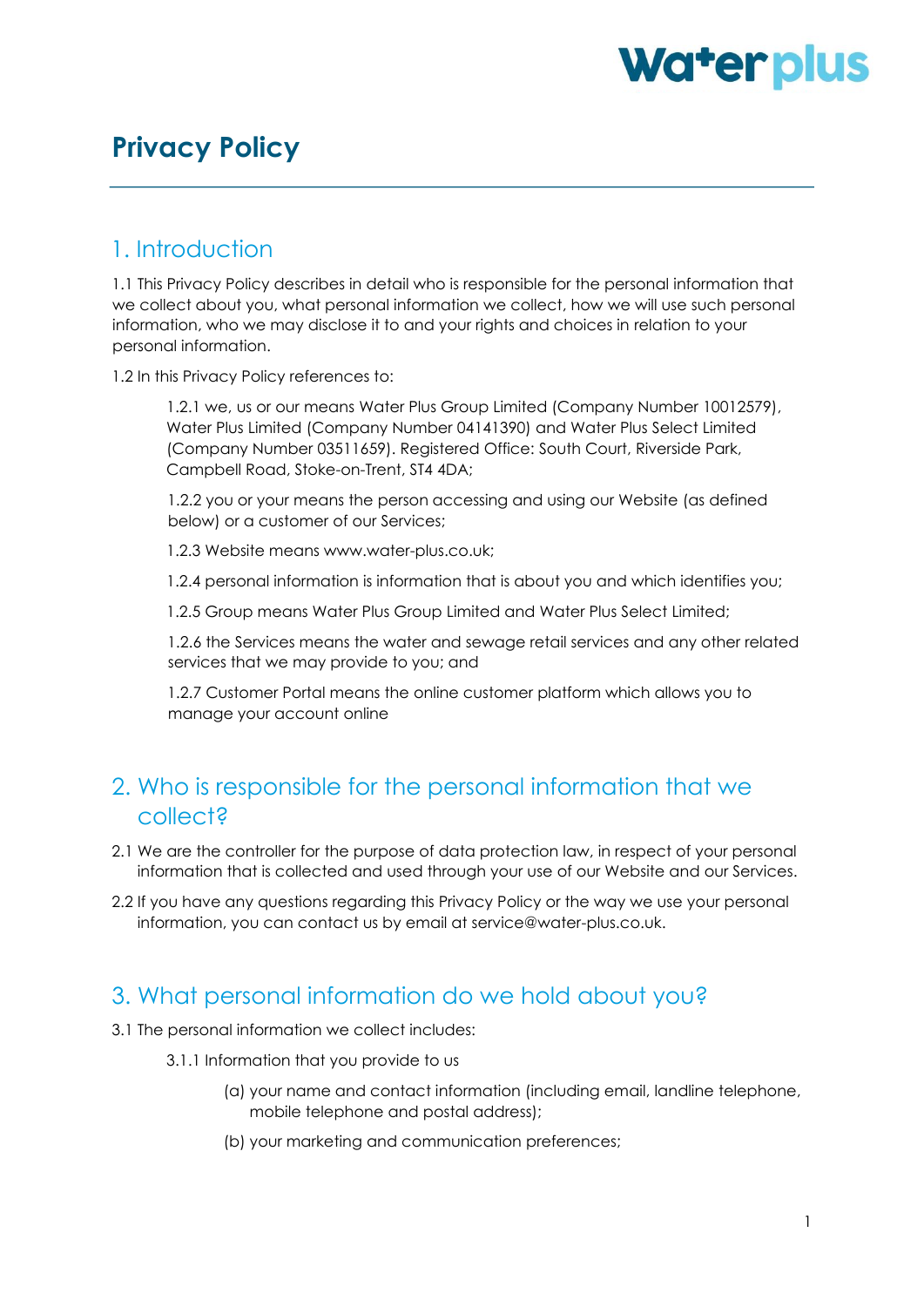

- (c) your payment card number (credit or debit card), bank account number, or other financial account number and account details;
- (d) consumption data relating to your use of our Services (to the extent this constitutes personal information);
- (e) recordings of telephone calls with our representatives and customer service team; and
- (f) account log-in information and password.

This information may be provided:

- (a) in the course of communications between you and us (including by phone, email or otherwise);
- (b) via the Customer Portal;
- (c) when you, for example, complete our forms (including the Contact Us and Get a Quote forms on our Website); and
- (d) via our social media pages, other social media content, tools and applications.
- 3.1.2 Information we collect from you
	- (a) As you interact with our Website and Customer Portal, we may automatically collect personal data by using cookies, server logs and other similar technologies. Cookies are pieces of information stored directly on the device you are using to access our Website. Cookies allow us to recognise your device and to collect information such as IP address, internet browser type, time spent using our Website and the pages visited; and
	- (b) consumption data relating to your use of our Services via our Automated Meter Reading devices (as defined in our terms and conditions) to the extent this constitutes personal information.
- 3.1.3 Information we receive from other sources
	- (a) credit reference agencies such as CreditSafe which includes the receipt of your credit history, credit rating, details of any County Court Judgments, bankruptcy and insolvency data and Electoral Roll information;
	- (b) the market operators of the non-household retail water market, Market Operator Services Ltd (MOSL) and the Water Industry Commission Scotland (WICS) which includes the receipt of your name, business address, consumption data and supply point identifier (to the extent that such consumption data and supply point identifier constitutes personal data);
	- (c) business information providers such as Bureau van Dijk which includes the receipt of your name, business email address, company address and business telephone number;
	- (d) lead generation providers such as Lead Forensics which includes the receipt of your name, job title and business email address; and
	- (e) Companies House and other publicly available sources.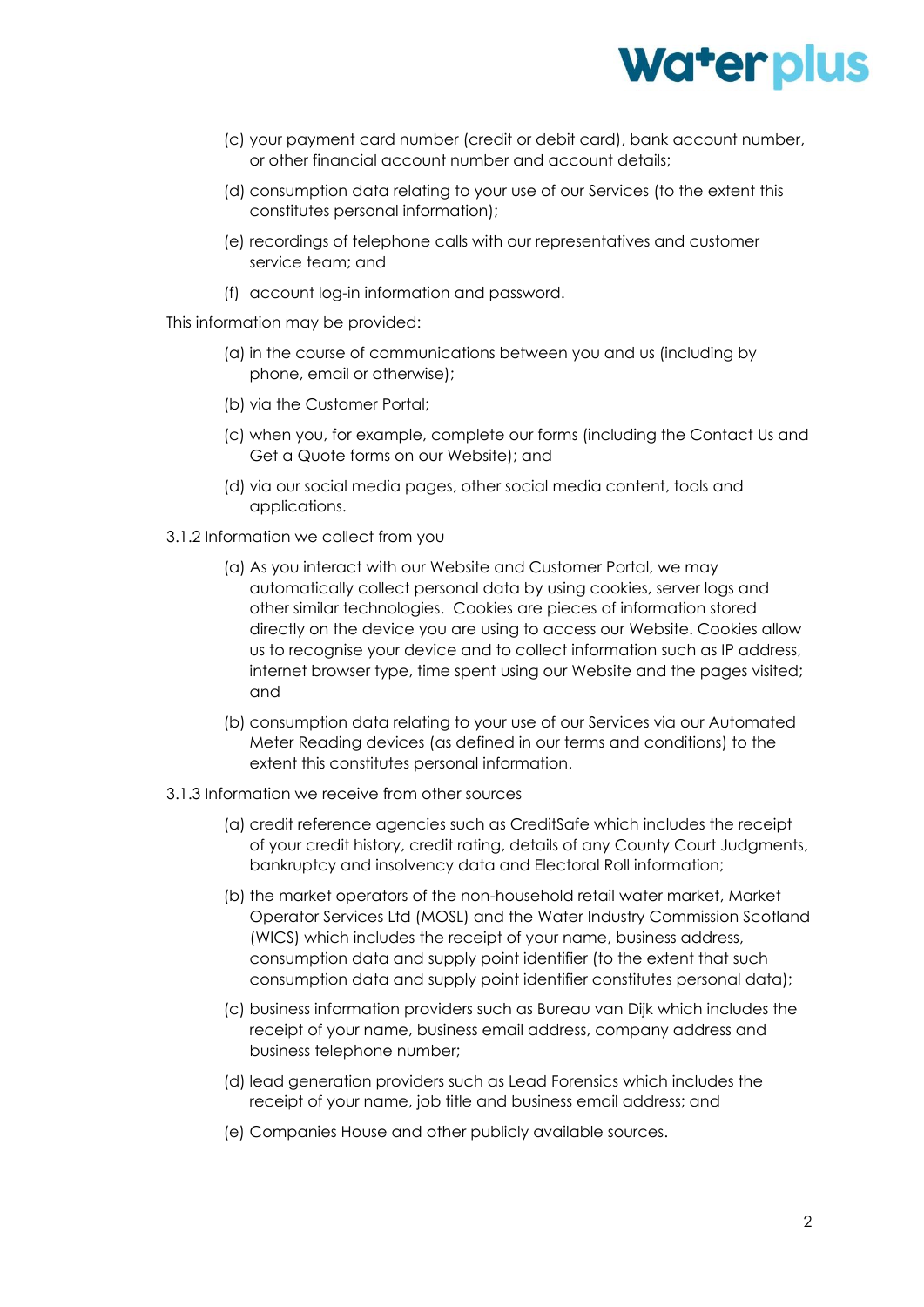

# 4. Information about third parties

In the course of your dealings with us you may provide us with personal information relating to third parties. For example, we may collect personal information about consultants acting on your behalf. This might include the name and contact details of a broker.

4.1 We will use this personal information in accordance with this Privacy Policy. If you are providing personal information to us relating to a third party, you confirm that you have the permission of the third party to share such personal information with us and that you have made the information in this Privacy Policy available to the third party.

### 5. How do we use the personal information we collect about you?

5.1 Your personal information may be used by us, our employees, service providers, and disclosed to third parties for the following purposes. For each of these purposes, we have set out in the table below the main legal basis on which we use your personal information. Depending on the circumstances, more than one legal basis may apply.

| <b>Purpose</b>                                                                                                                                                                                                                 | <b>Legal Basis</b>                                                                                                                                                                                                                                                                                                                                                               |
|--------------------------------------------------------------------------------------------------------------------------------------------------------------------------------------------------------------------------------|----------------------------------------------------------------------------------------------------------------------------------------------------------------------------------------------------------------------------------------------------------------------------------------------------------------------------------------------------------------------------------|
| To communicate with you and other<br>individuals (either by telephone, email or<br>SMS) about our Services such as:<br>Payment reminders<br>Meter reading reminders<br>and to respond to any queries that you<br>submit to us. | The legal basis will fall into one of the following<br>three categories, depending on the<br>communication and the purpose for which it<br>was sent:<br>our legitimate business interests in<br>order for us to manage our<br>relationship with you;<br>performance of a contract between<br>you and us; and/or<br>compliance with legal obligations to<br>which we are subject. |
| To provide you with a quote for our<br>Services.                                                                                                                                                                               | The processing is necessary for our legitimate<br>business interests to grow our business and<br>increase our customer portfolio.                                                                                                                                                                                                                                                |
| To carry out our obligations arising from<br>any contracts entered into between you<br>and us and to provide you with our<br>Services.                                                                                         | This processing is necessary for the<br>performance of our contractual obligations<br>between you and us.                                                                                                                                                                                                                                                                        |
| For debt recovery purposes.                                                                                                                                                                                                    | This processing is necessary for the<br>performance of our contractual obligations<br>between you and us.                                                                                                                                                                                                                                                                        |
| For credit checking.                                                                                                                                                                                                           | This processing is necessary for our legitimate<br>business interests in order for us to undertake<br>customer due diligence and to assess the<br>credit worthiness of our customers.                                                                                                                                                                                            |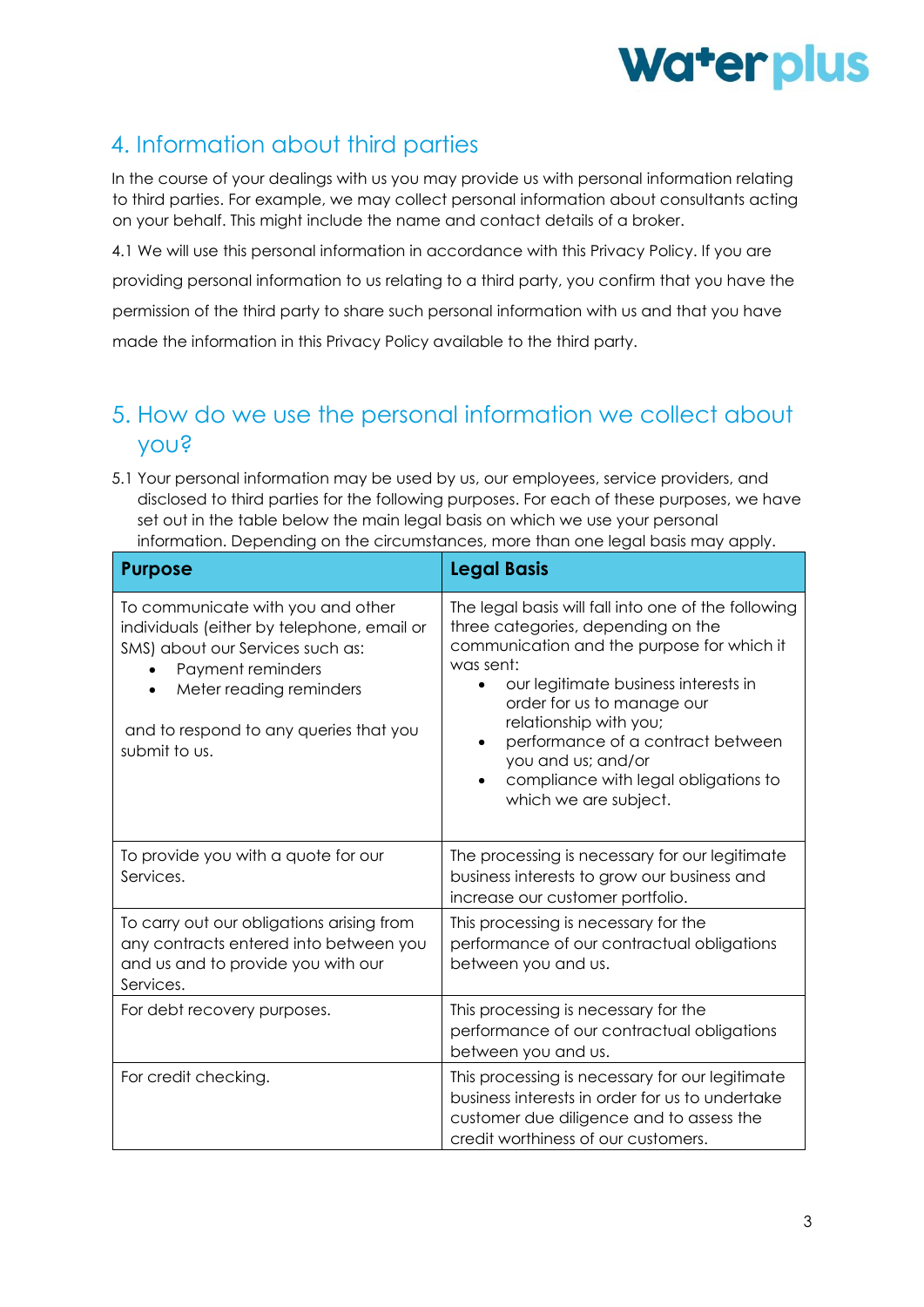

| To monitor and record calls.                                                                           | This processing is necessary for our legitimate<br>business interest for staff training and quality<br>purposes.                                                                                                                                                                                                                                                                                               |
|--------------------------------------------------------------------------------------------------------|----------------------------------------------------------------------------------------------------------------------------------------------------------------------------------------------------------------------------------------------------------------------------------------------------------------------------------------------------------------------------------------------------------------|
| To notify you about changes to our<br>Website.                                                         | This processing is necessary for our legitimate<br>business interests in order for us to manage<br>our relationship with you, and to keep you<br>updated as to changes to our Website.                                                                                                                                                                                                                         |
| To manage complaints, feedback and<br>queries.                                                         | Depending on the context, this processing will<br>be necessary for:<br>• the performance of our contractual<br>obligations between you and us;<br>• us to comply with our legal and regulatory<br>obligations; and/or<br>• our legitimate business interests in<br>order for us to manage our<br>relationship with you and to enable<br>us to improve and develop our<br>business operations and the Services. |
| To provide you with information about the<br>products and services that we offer.                      | Depending on the method of<br>communication, this processing may be<br>carried out with your consent or in<br>accordance with our legitimate business<br>interests to process your information for direct<br>marketing purposes.                                                                                                                                                                               |
| To comply with any legal or regulatory<br>obligations (including in connection with<br>a court order). | This processing is necessary for us to comply<br>with our legal and regulatory obligations.                                                                                                                                                                                                                                                                                                                    |
| To prevent and detect fraud, financial<br>crime and anti-money laundering.                             | Depending on the circumstances:<br>the processing is necessary for us to<br>comply with our legal and regulatory<br>obligations; or<br>the processing is necessary for our<br>legitimate business interests in order to<br>conduct and manage our business.                                                                                                                                                    |
| To enforce or apply the contracts<br>concerning you (including contracts<br>between you and us).       | Depending on the circumstances:<br>the processing is necessary for our<br>legitimate business interests in order to<br>conduct and manage our business;<br>for the performance of our contractual<br>obligations between you and us; or<br>in connection with legal proceedings<br>(i.e. the establishment, exercise or<br>defence of legal claims).                                                           |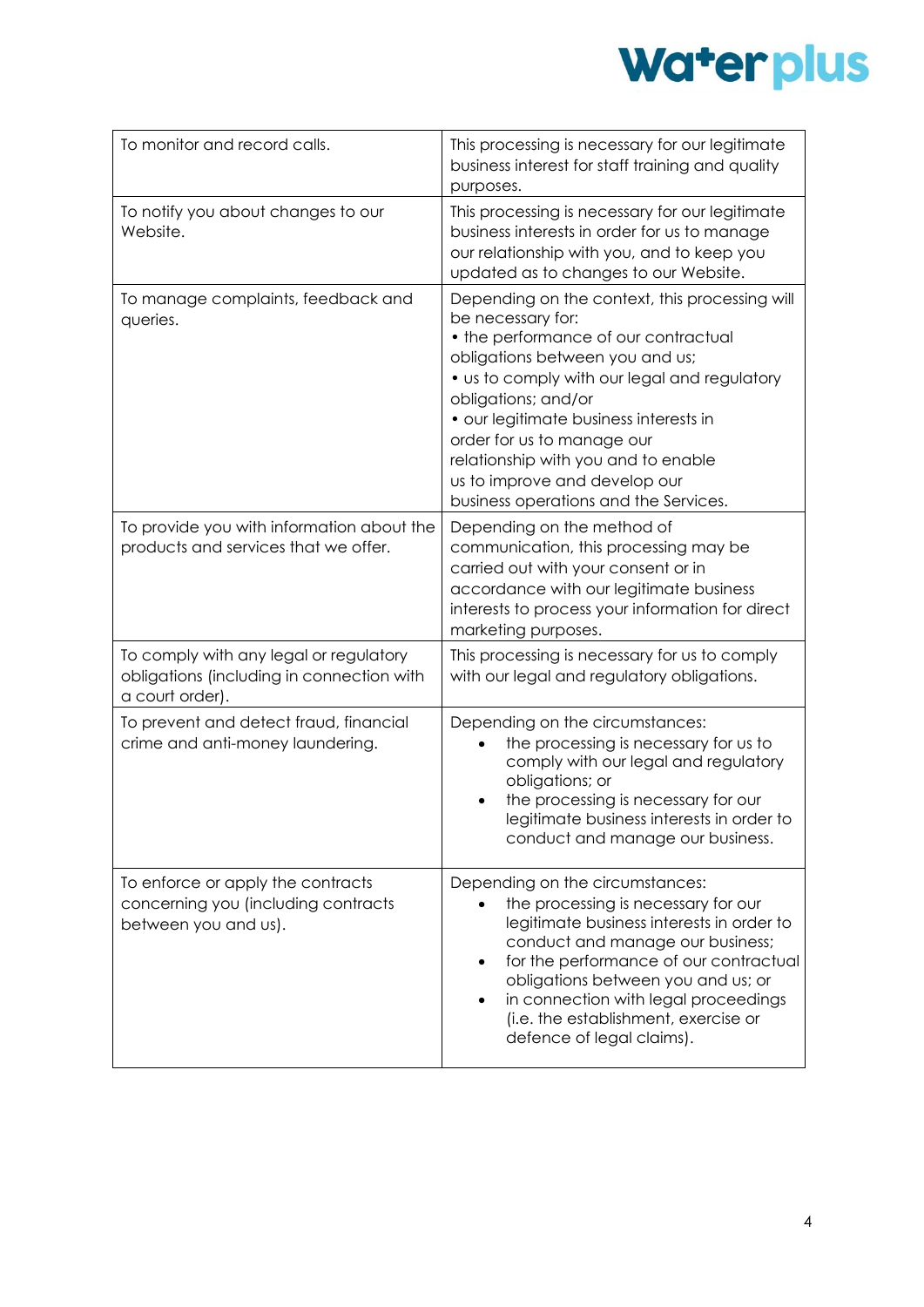

| To administer and protect our business,<br>this Website and Customer Portal such as:<br>troubleshooting<br>data analysis<br>testing<br>system maintenance<br>support<br>reporting and hosting of data<br>in order for the efficient running of the                                 | Necessary for our legitimate interests of<br>Website and Customer Portal security.                                                       |
|------------------------------------------------------------------------------------------------------------------------------------------------------------------------------------------------------------------------------------------------------------------------------------|------------------------------------------------------------------------------------------------------------------------------------------|
| Website and Customer Portal, provision of<br>administration and IT services, network<br>security.                                                                                                                                                                                  |                                                                                                                                          |
| Providing business insight into how<br>members use the Website and Customer<br>Portal. We do this by:                                                                                                                                                                              | Necessary for our legitimate interests in order<br>to produce the most effective Website and<br>Customer Portal and customer experience. |
| delivering relevant Website<br>content and advertisements to<br>you and by measuring or<br>understanding the effectiveness of<br>the advertising we serve to you<br>using data analytics<br>making suggestions to you about<br>goods or services that may be of<br>interest to you |                                                                                                                                          |
| for the use of web analytics, profiling and<br>personalisation in order to study how<br>customers use our services, to develop<br>them, to grow our business and to ensure<br>our marketing strategy is as relevant and<br>accurate as possible.                                   |                                                                                                                                          |

5.2 As set out above, we may be required to process your personal information to comply with our legal requirements, to enable us to fulfil the terms of any contract that we have with or in preparation of us entering into a contract with you. Depending on the circumstances, if you do not provide the relevant personal information to us or provide incomplete/incorrect information to us, we may not be able to provide the relevant Services to you.

### 6. Who may we disclose your personal information to?

6.1 You agree that we may share your personal information with: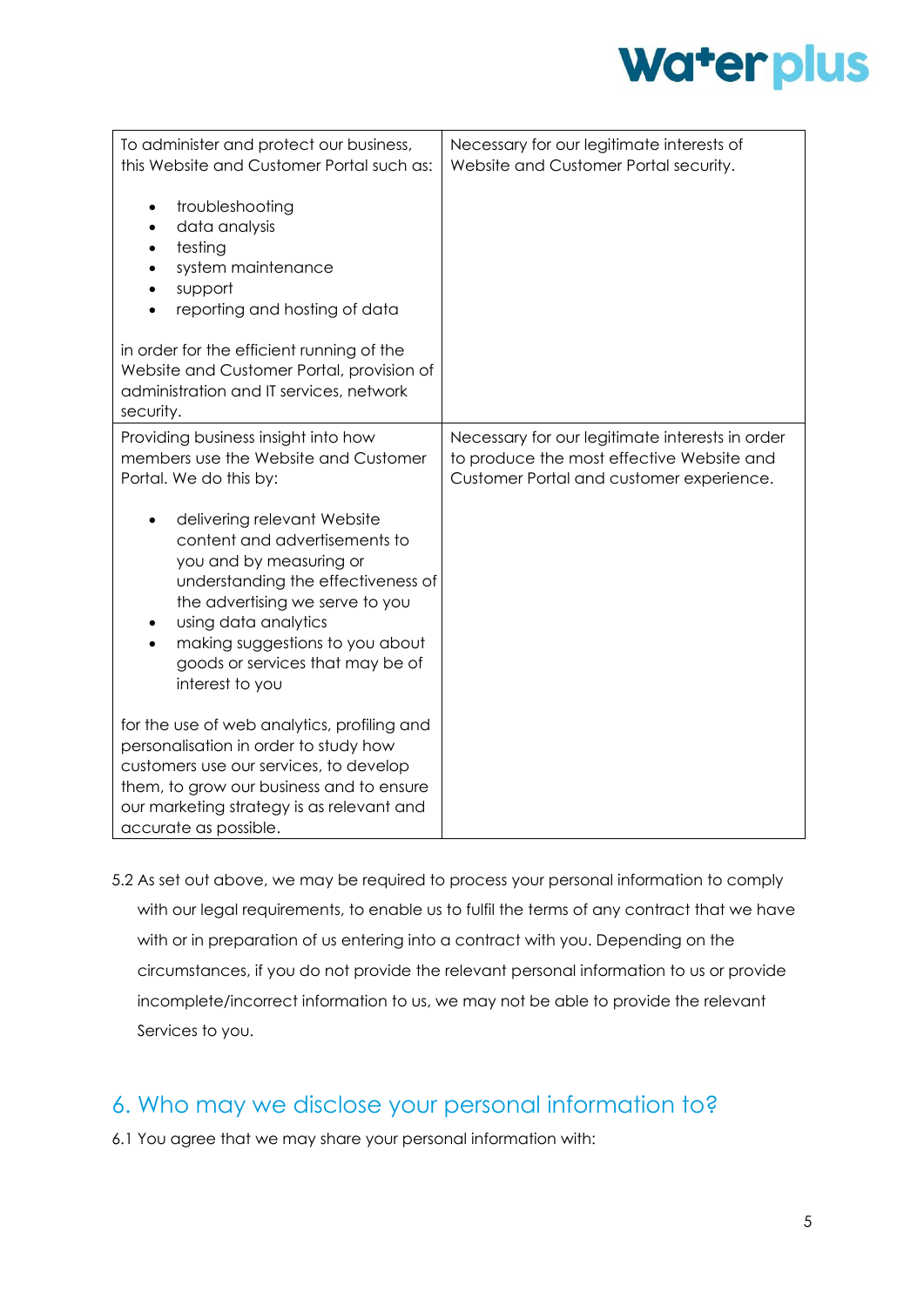

- 6.1.1 our business partners, suppliers and sub-contractors for the performance of any contract we enter into with you. For example, we may engage third party service providers to process card payments, to carry out meter reading services, for IT services and invoicing purposes;
- 6.1.2 other companies and entities within our Group;
- 6.1.3 as part of the Open Water Programme (which is designed to give nonhousehold customers a choice of water supplier), we will share your business name, business and personal address, consumption data and supply point identifier with MOSL and WICS, the market operators of the non-household retail water market to primarily enable customers to switch providers. You can find out more about how MOSL processes your personal information and who your personal information may be shared with here;
- 6.1.4 lead generation providers such as Lead Forensics, who collects your IP address when you visit our Website;
- 6.1.5 credit reference agencies such as CreditSafe;
- 6.1.6 debt collection agencies;
- 6.1.7 other professional advisers (including accountants, lawyers and insurers) that assist us in carrying out our business activities;
- 6.1.8 police and other law enforcement agencies in connection with the prevention and detection of crime;
- 6.1.9 other external agencies and organisations (including the National Crime Agency and Serious Fraud Office) for the purpose of preventing and detecting fraud

(including fraudulent transactions), money laundering and criminal activity;

- 6.1.10 HMRC; and
- 6.1.11 any other third parties if we are under a duty to disclose or share your personal information in order to comply with any legal obligation or instructions of a regulatory body (including in connection with a court order), or in order to enforce or apply the terms of any agreements we have with or otherwise concerning you (including agreements between you and us) or to protect our rights, property or safety of our customers, employees or other third parties.
- 6.2 We may also disclose your personal information to other third parties, for example:
	- 6.2.1 in the event that we sell or buy any business or assets we will disclose your personal information to the prospective seller or buyer of such business or assets;
	- 6.2.2 if all or part of our assets are acquired by or assigned to a third party (including as part of any financial securitisation or are subject to a reorganisation within our corporate group), personal information held by us will be one of the transferred assets; and
	- 6.2.3 if we are under a duty to disclose or share your personal information in order to comply with any legal obligation, or in order to enforce or apply the agreements concerning you (including agreements between you and us).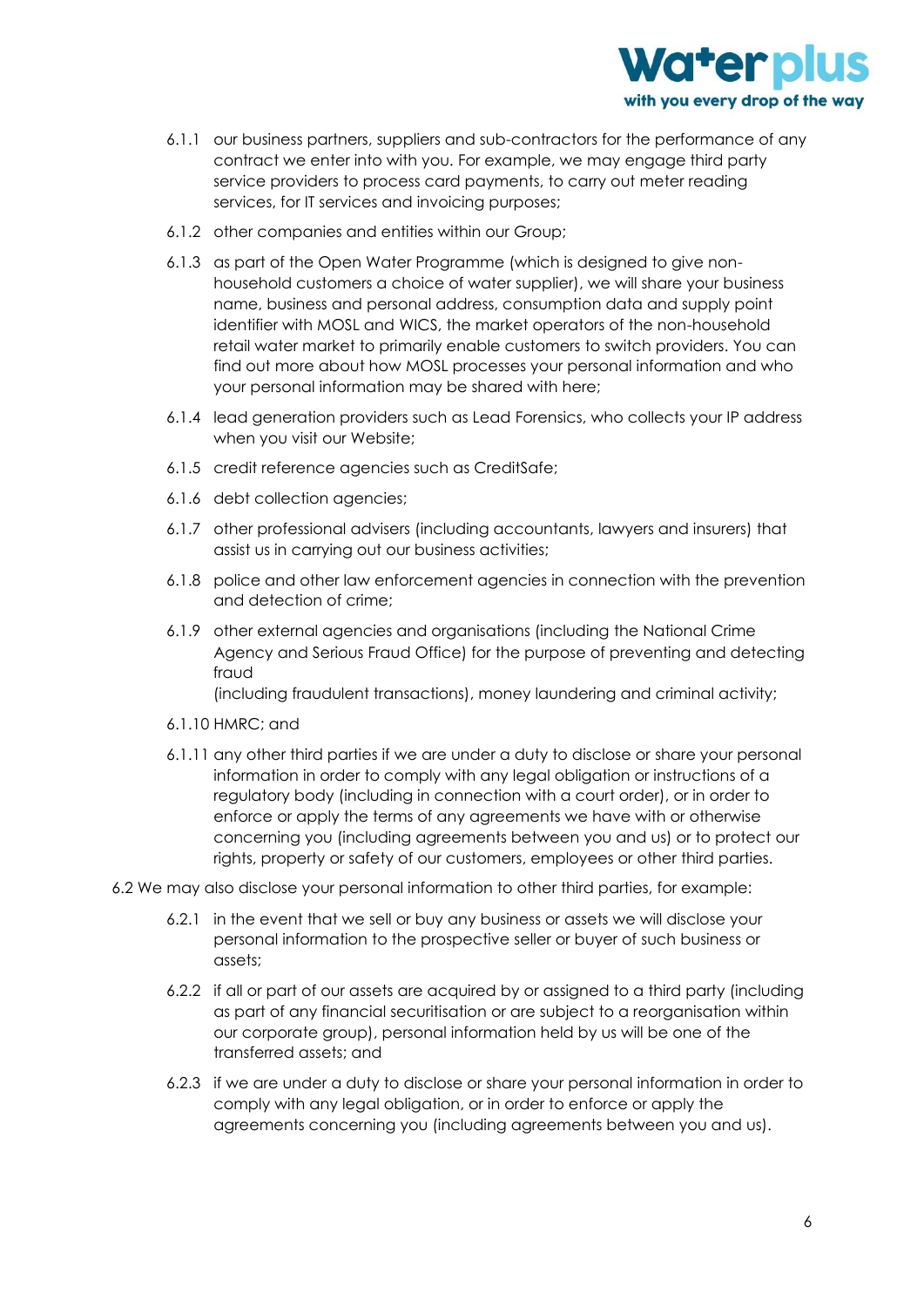

#### 7. Where will we transfer your personal information?

7.1 We will process your personal information both within and outside the European Economic Area (EEA). Where we transfer personal data outside of the EEA, we will implement appropriate and suitable safeguards to ensure that such personal information will be protected as required by applicable data protection law.

7.2 These measures generally include either:

- 7.2.1 transferring personal information to countries that have been deemed to provide an adequate level of protection for personal information by the European Commission under Article 45(1) of the General Data Protection Regulation; or
- 7.2.2 transferring personal information where the recipient has agreed to a European Commission approved data transfer agreement in the form of the standard contractual clauses under Article 46(2) of the General Data Protection Regulation.
- 7.3 Please contact us by email at service@water-plus.co.uk, if you want further information on the specific mechanism used by us when transferring your personal information out of the EEA.

#### 8. How long will we keep your personal information

8.1 We will keep your personal information for a period of up to 7 years after we close your account with us, subject to the following exceptions:

8.1.1 if you have opted out of receiving direct marketing from us, we will keep a record of such opt-out; and

8.1.2 will keep your payment details for as long as you remain a customer and until we close your account; and

8.1.3 will keep your MyAccount login details for as long as you remain a customer and until 24 months after we close your account.

8.2 Please note that all of the above retention periods may be extended where we need to preserve and use personal information for the purposes of bringing or defending a legal claim. In such cases, we will continue to hold and process your personal information for as long as is necessary to deal with the legal proceedings.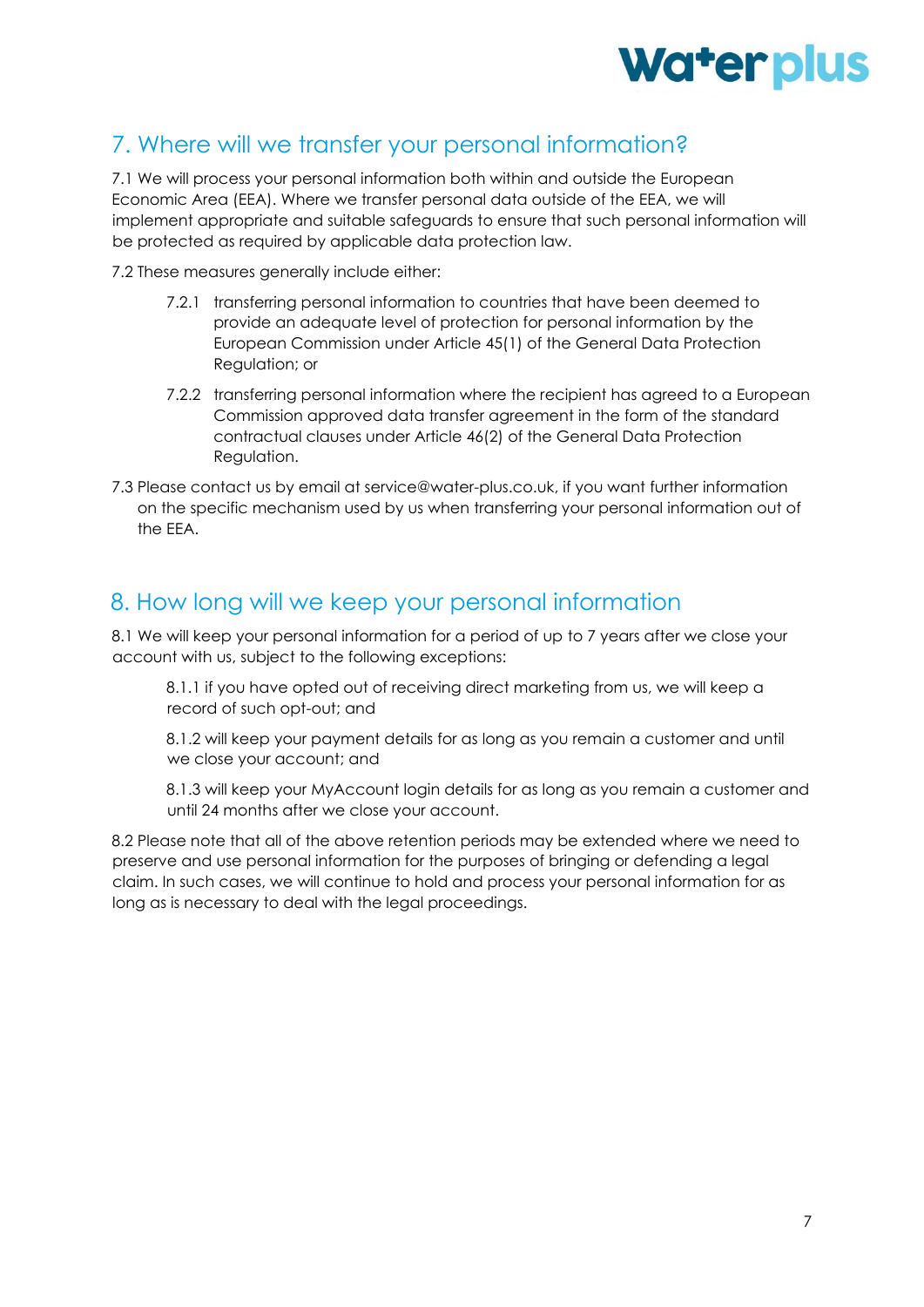

# 9. Your rights

9.1 You have certain rights with respect to your personal information. The rights may only apply in certain circumstances and are subject to certain exemptions. Please see the table below for a summary of your rights.

9.2 If you wish to exercise any of the below rights, please can contact us by email at [service@water-plus.co.uk.](mailto:service@water-plus.co.uk)

9.3 You will not have to pay a fee to access your personal data (or to exercise any of the other rights). However, we may charge a reasonable fee if your request is clearly unfounded, repetitive or excessive. Alternatively, we may refuse to comply with your request in these circumstances.

9.4 We may need to request specific information from you to help us confirm your identity and ensure your right to access your personal data (or to exercise any of your other rights). This is a security measure to ensure that personal data is not disclosed to any person who has no right to receive it. We may also contact you to ask you for further information in relation to your request to speed up our response.

9.5 We try to respond to all legitimate requests within one month. Occasionally it may take us longer than a month if your request is particularly complex or you have made a number of requests. In this case, we will notify you and keep you updated.

|                                                  | <b>Summary of your rights</b>                                                                                                                                                                                                                                                                                                                                                                                                                                                                                                                                                  |
|--------------------------------------------------|--------------------------------------------------------------------------------------------------------------------------------------------------------------------------------------------------------------------------------------------------------------------------------------------------------------------------------------------------------------------------------------------------------------------------------------------------------------------------------------------------------------------------------------------------------------------------------|
| Right of access to your personal<br>information  | You have the right to receive a copy of your<br>personal information that we hold about you,<br>subject to certain exemptions.<br>Any access request is free of charge. We may<br>require further information in order to respond<br>to your request (for instance, evidence of<br>your identity and information to enable us to<br>locate the specific personal information you<br>require).                                                                                                                                                                                  |
| Right to rectify your personal information       | You have the right to ask us to correct your<br>personal information that we hold where it is<br>incorrect or incomplete.                                                                                                                                                                                                                                                                                                                                                                                                                                                      |
| Right to erasure of your personal<br>information | You have the right to ask that your personal<br>information be deleted in certain<br>circumstances. For example (i) where your<br>personal information is no longer necessary in<br>relation to the purposes for which they were<br>collected or otherwise used; (ii) if you<br>withdraw your consent and there is no other<br>legal ground for which we rely on for the<br>continued use of your personal information;<br>(iii) if you object to the use of your personal<br>information (as set out below); (iv) if we have<br>used your personal information unlawfully; or |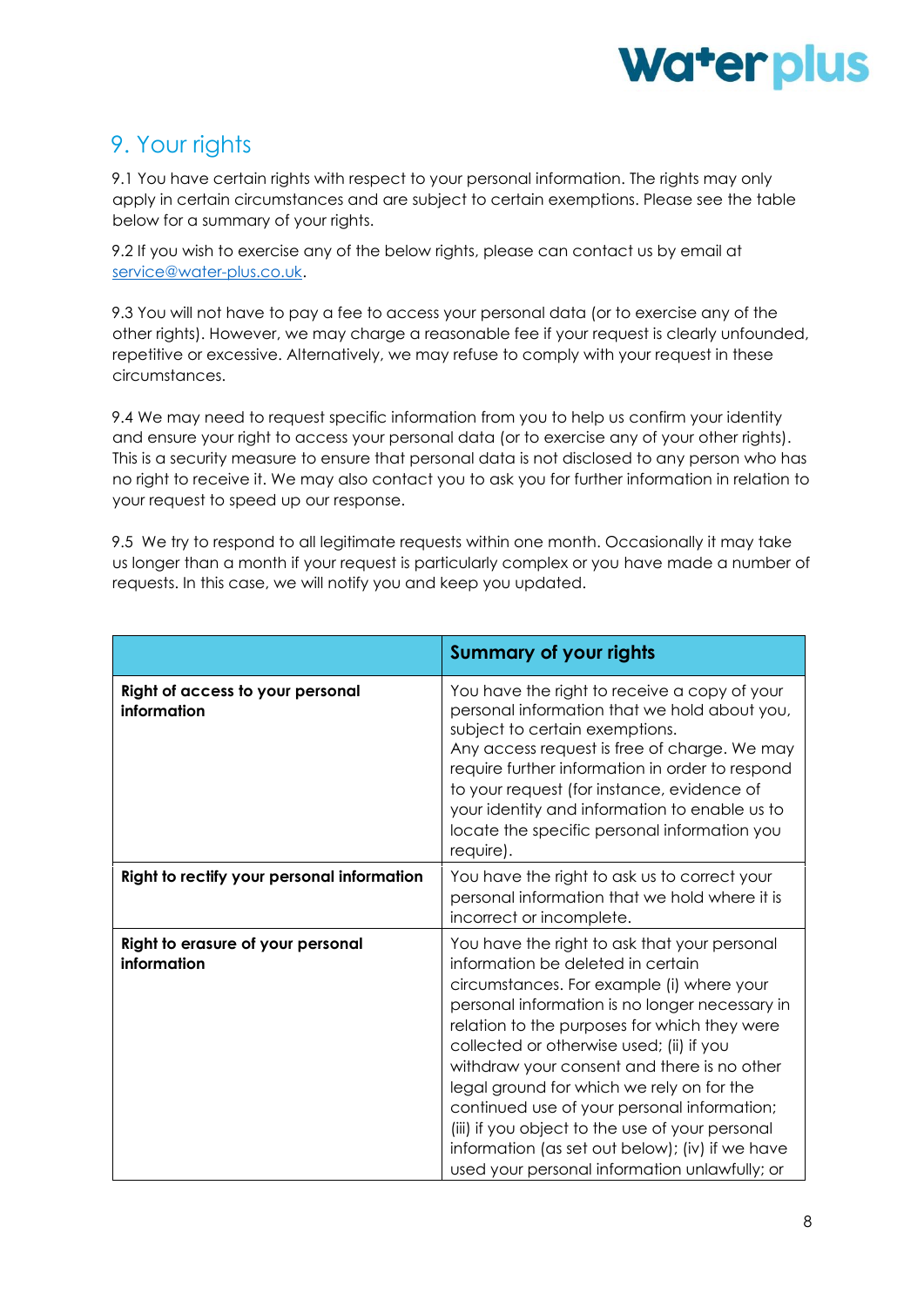

|                                                                              | (v) if your personal information needs to be<br>erased to comply with a legal obligation.                                                                                                                                                                                                                                                                                                                                                                                                                                                                                                                                                                                                                                                                                                                               |
|------------------------------------------------------------------------------|-------------------------------------------------------------------------------------------------------------------------------------------------------------------------------------------------------------------------------------------------------------------------------------------------------------------------------------------------------------------------------------------------------------------------------------------------------------------------------------------------------------------------------------------------------------------------------------------------------------------------------------------------------------------------------------------------------------------------------------------------------------------------------------------------------------------------|
| Right to restrict the use of your personal<br>information                    | You have the right to suspend our use of your<br>personal information in certain<br>circumstances. For example (i) where you<br>think your personal information is inaccurate<br>and only for such period to enable us to verify<br>the accuracy of your personal information; (ii)<br>the use of your personal information is<br>unlawful and you oppose the erasure of your<br>personal information and request that it is<br>suspended instead; (iii) we no longer need<br>your personal information, but your personal<br>information is required by you for the<br>establishment, exercise or defence of legal<br>claims; or (iv) you have objected to the use<br>of your personal information and we are<br>verifying whether our grounds for the use of<br>your personal information override your<br>objection. |
| <b>Right to data portability</b>                                             | You have the right to obtain your personal<br>information that you provided to us in a<br>structured, commonly used and machine-<br>readable format and for it to be transferred to<br>another organisation, where it is technically<br>feasible. The right only applies where the use<br>of the personal information that you provided<br>is based on your consent or for the<br>performance of a contract with you, and<br>when the use of your personal information is<br>carried out by automated (i.e. electronic)<br>means.                                                                                                                                                                                                                                                                                       |
| Right to object to the use of your personal<br>information                   | You have the right to object to the use of<br>your personal information in certain<br>circumstances. For example (i) where you<br>have grounds relating to your particular<br>situation and we use your personal<br>information for our legitimate interests (or<br>those of a third party) including for profiling;<br>and (ii) if you object to the use of your<br>personal information for direct marketing<br>purposes, which includes profiling.                                                                                                                                                                                                                                                                                                                                                                   |
| Right to object to decision which is based<br>solely on automated processing | You have the right in certain circumstances<br>not to be subject to a decision which is based<br>solely on automated processing without<br>human intervention.                                                                                                                                                                                                                                                                                                                                                                                                                                                                                                                                                                                                                                                          |
| <b>Right to withdraw consent</b>                                             | You have the right to withdraw your consent<br>at any time where we rely on consent to use<br>your personal information.                                                                                                                                                                                                                                                                                                                                                                                                                                                                                                                                                                                                                                                                                                |